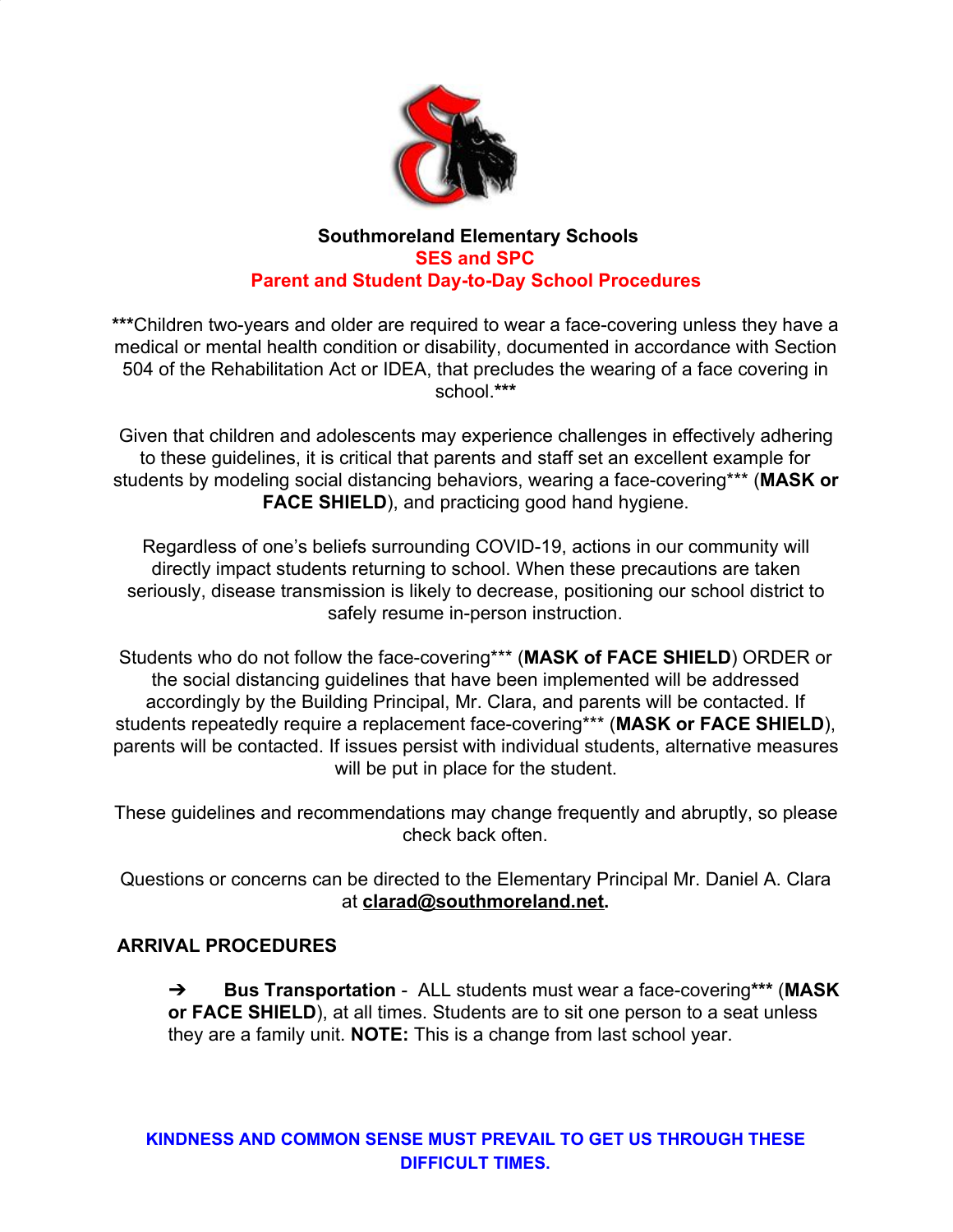Students are expected to follow directives provided by the bus driver to ensure social distancing guidelines to the greatest extent possible. Students will NOT be permitted to board district transportation without a face-covering**\*\*\*** (**MASK or FACE SHIELD**).

Students will exit the bus one at a time, from front to back, to maximize social distancing guidelines to the greatest extent possible. **NOTE:** This is a change from last school year.

➔ **Personal Transportation** - We must have an efficient parent/guardian pick-up and drop-off procedure; otherwise, we will resort to alternatives that will impact students and parent/guardian drop-off and pick-up times. At this time, we are anticipating higher than usual parent/guardian drop-off and pick/up. Thus, students must be prepared to exit the vehicle immediately upon approaching the drop off location (same as last school year). Students must wear a face-covering**\*\*\*** (**MASK or FACE SHIELD**) when exiting the vehicle.

➔ **Drop Off Route** – **SES**: Vehicles will be guided to the drop-off location (same as last school year). The parent/guardian will enter the school campus via the Chestnut Street entrance (same as last school year). After reaching the top of the hill, you will be directed to the left, then a quick right down through the faculty parking lots (same as last school year). The drop off location will be the crosswalk nearest the handicap parking spaces at the end of the parking lot (same as last school year). Students must have a face-covering**\*\*\*** (**MASK or FACE SHIELD**) on exiting the vehicle and other items, such as book bags, lunch bags, etc. After student drop-off, parent/guardian proceeds through the lower parking lot (same as last school year). The parent/guardian will exit the parking lot via the Arthur Avenue exit. **NOTE:** This is a change from last school year.

**AT SPC**--Vehicles will pull to the back side of the school as they have in years past. Drop-off will begin at 9:00 AM.

#### **BUILDING ENTRANCE**

 $\rightarrow$  Upon arriving at the SES and SPC campuses, students are reminded that a face-covering**\*\*\*** (**MASK or FACE SHIELD**) must be worn as you approach the building. There will be no screenings of temps. CDC guidelines do not require temperature checks for all upon arrival. Temp screeners will be in nurse suites and in each office if a student or staff member would need.

➔ Upon entering the building, **SES** students will either report to the cafeteria or to pick up a grab-and-go breakfast and/or report to their homeroom. **SPC** students will receive breakfast in their homerooms and so they will report directly there.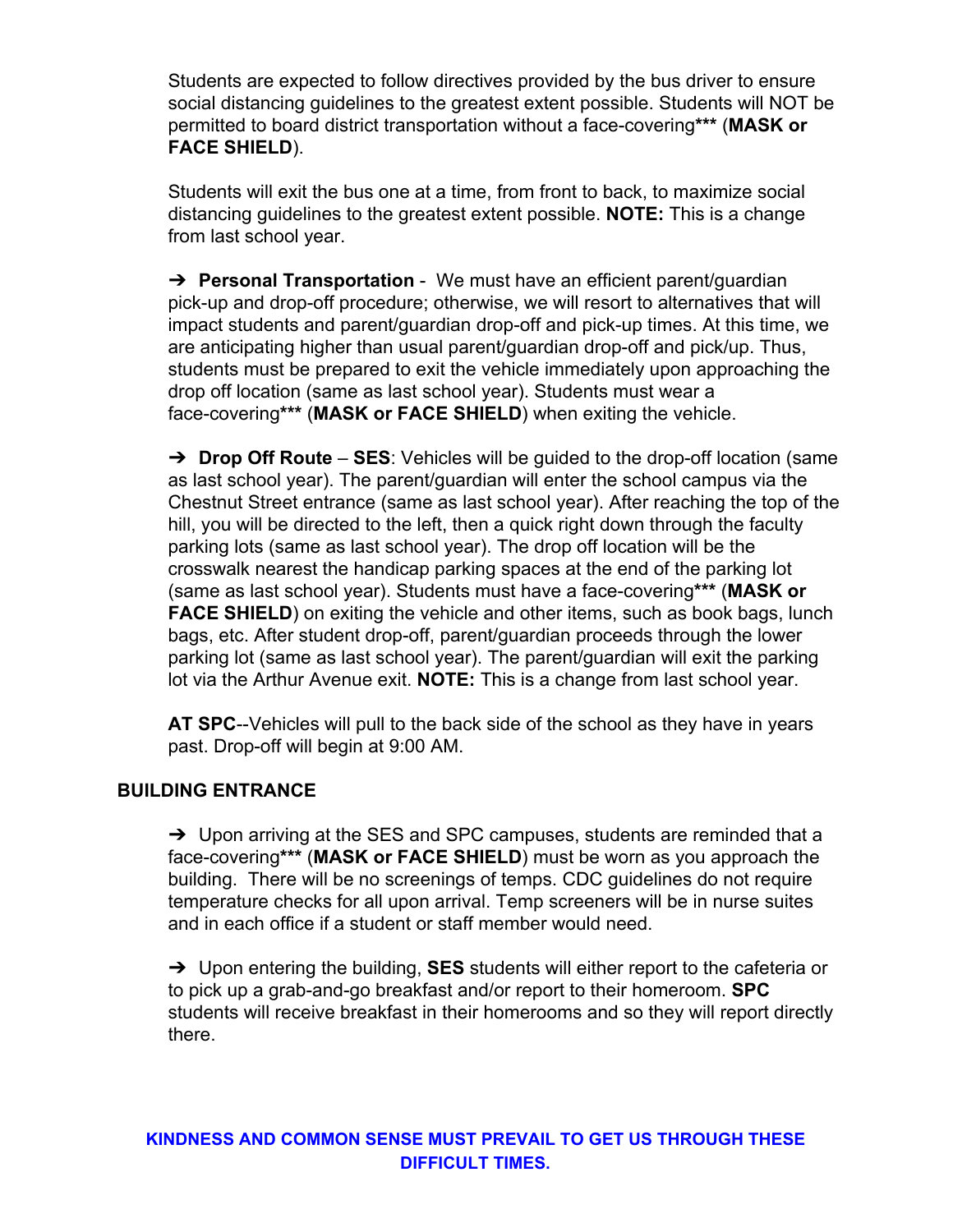$\rightarrow$  Student cubbies are not being utilized this year. Therefore, all student belongings will be kept with students throughout the school day in a drawstring or book bag. **NOTE:** This is a change from last school year.

Students may not place the bookbag or drawstring bag in the aisles when seated in the classroom, which poses a safety hazard. Bags can be placed underneath, on top of, or the back of the desk/table or a nearby unused desk/table, not touching other students' belongings.

#### **MOVEMENT AROUND THE BUILDING**

→ Students will be transitioning throughout the school building during the school day. These transitions include arrival, breakfast pickup (**SES only**), lunches, restroom breaks, and dismissal (same as last school year). To maintain social distancing guidelines to the greatest extent possible, students must follow a few simple rules while moving throughout the hallways and common areas. Review these expectations with your child(ren).

**1.** Wear a face-covering**\*\*\*** (**MASK or FACE SHIELD**) at **ALL** times other than while eating or drinking or during specified face-covering breaks.

**2.** As students move throughout the building, stay to the right when walking down the hall to alleviate the cattle-herding that sometimes occurs in the hallways, and maintain social distancing guidelines to the greatest extent possible. **NOTE:** This is a change from last school year.

**3.** Refrain from touching any other person or object. Respect yourself, others, and property.

#### **LUNCHES**

→ Students will be dismissed by homerooms teacher (same as last school year). Teachers will walk students to the cafeteria.

Upon entering the cafeteria, students will be directed to seats that will be clearly marked where they may sit to follow social distancing guidelines to the greatest extent possible. **NOTE:** This is a change from last school year.

A face covering**\*\*\*** (**MASK or FACE SHIELD**) must be worn while seated and waiting to be called to get in line for lunch. Students must wear a face-covering**\*\*\*** (**MASK or FACE SHIELD**) while standing in line to get food. Once in the food line, students will be directed by cafeteria staff to choose the grab and go lunch and make a milk selection.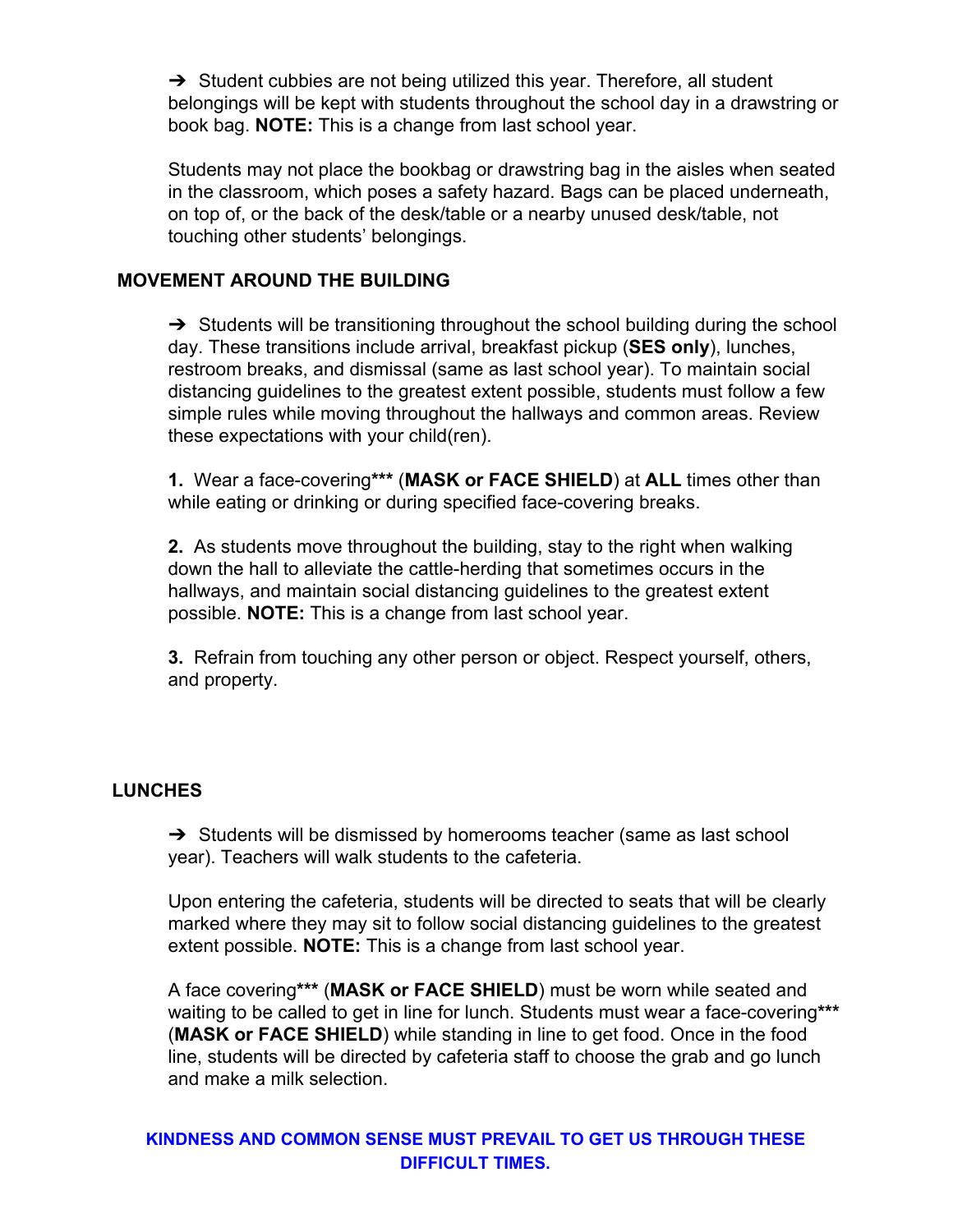Students will not be reaching into the milk cooler this year. Snacks may or may not be offered for the first couple of weeks of the new school year. Students **MUST** choose a snack while going through the lunch line the first time. Students may choose at this time **ONLY** to purchase the daily snack being offered. Students will not be permitted to purchase a snack after receiving their lunch and taking a seat. **NOTE:** This is a change from last school year.

A face covering**\*\*\*** (**MASK or FACE SHIELD**) can be removed once students are seated to eat their lunch. Students will remain seated until they are dismissed from the cafeteria by table (same as last school year), at which time students must wear a face-covering**\*\*\*** (**MASK or FACE SHIELD**).

Upon dismissal from the cafeteria, students will take their trash with them and dispose of it in the garbage cans placed at the cafeteria's entrance/exit doors. **NOTE:** This is a change from last school year.

### **DISMISSAL PROCEDURES**

 $\rightarrow$  At dismissal, end of the day announcements will be made (same as last school year). Students will follow social distancing guidelines to the greatest extent possible while wearing a face-covering**\*\*\*** (**MASK or FACE SHIELD**).

Buses will be called and students will report through the main doors to their buses for dismissal.

➔ Parent pick-up will be very similar to parent drop off. Enter the **SES** campus from the Chestnut Street entrance and follow directions through the parking lot to the crosswalk nearest the handicap parking spaces (same as last school year). Upon picking up your child, proceed through the lower parking lot (same as last school year). School Police will assist.

**SPC** parents may use the track parking area as we have in the past. A school security officer will direct a few cars at a time across to the back of the building for pickup.

Exit the **SES** campus via the Arthur Avenue exit. **NOTE:** This is a change from last school year.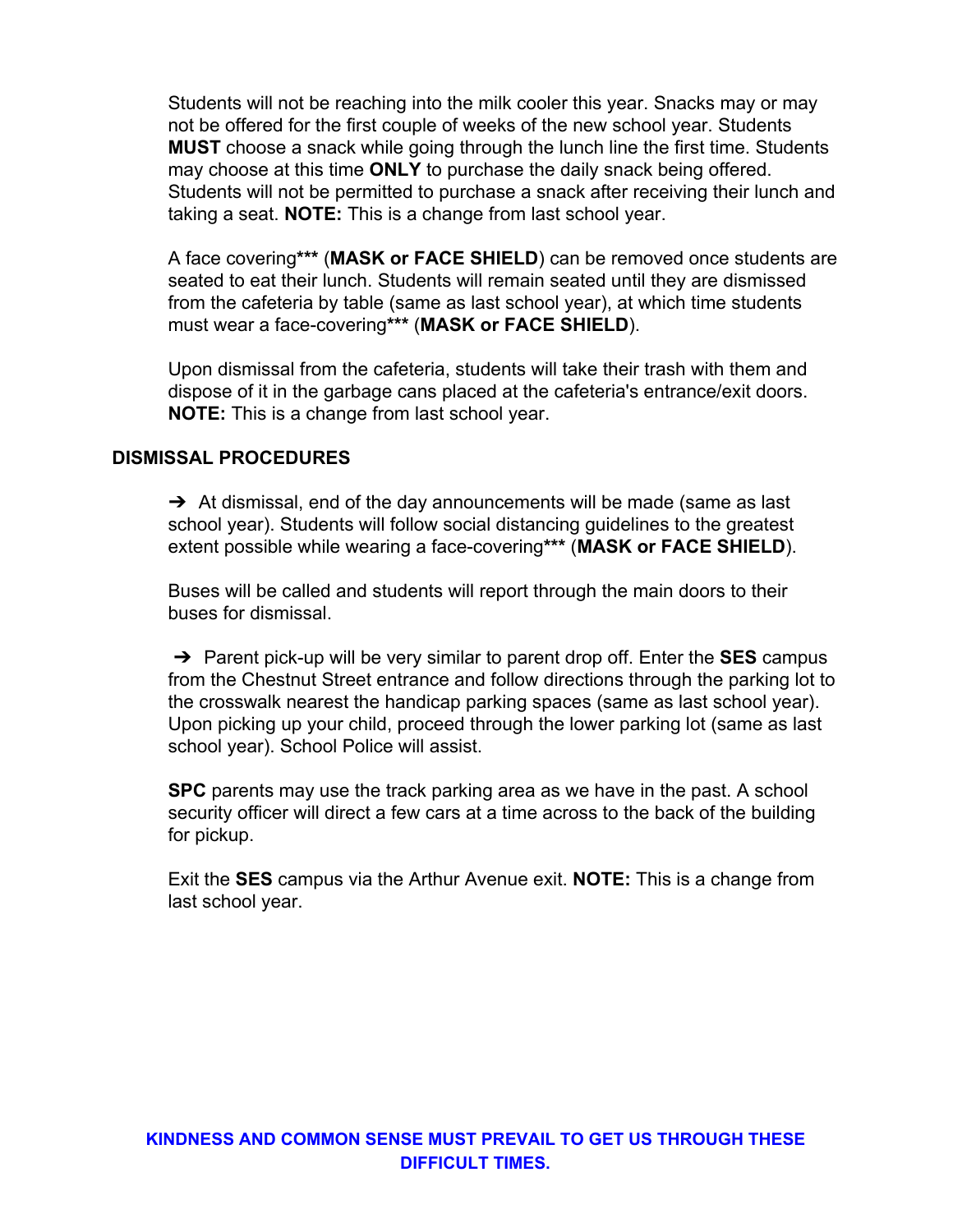### **Southmoreland Elementary Schools SES and SPC A/B and SOLA Instructional Models**

#### **Instructions for Students & Parents**

This instructional guide was developed to assist both students and parents as we begin this groundbreaking, never before seen 2020-2021 school year. We understand there might be questions that arise even after following this guide; however, we believe this guide will answer many student and parent questions. We will attempt to paint a picture of the school day for in-person instruction and for not-in person instruction. The first day of school for all students in the District is September 8th; it is a **B-day** and **Day 2**, across the District. Students who attend school on A-day will attend on Day 1, Day 3, and Day 5. Students who attend school on a B-day will attend on Day 2, Day 4, and Day 6.

Let us provide clarification on some common language as it relates to instruction this year. Many terms are used interchangeably, which is confusing. Programming in each building is different. **This reference guide is relevant for SES students ONLY participating in the A/B and SOLA models of instruction**.

Most on-line teaching happens asynchronously, with synchronous learning usually taking place only if there is a specific need for live discussion or interaction, or as a strategy to build community among learners. What's the difference between synchronous learning and asynchronous learning? The answer could have a significant impact on your on-line education experience. Synchronous learning is on-line or distance education that happens in real-time, whereas asynchronous learning occurs through on-line channels without real-time interaction. Many hybrid learning models will include a blend of both asynchronous and synchronous on-line learning. But models that use a strictly synchronous learning approach or a strictly asynchronous learning approach will have some distinctly different features.

#### **What is Virtual Learning?**

Virtual learning is a learning experience that is enhanced by utilizing computers and/or the internet both outside and inside the educational organization's facilities. The instruction most commonly takes place in an on-line environment. The teaching activities are carried out on-line whereby the teacher and learners are physically separated (in terms of place, time, or both). Virtual learning can be defined as a virtual learning environment with electronic study content designed for self-paced (asynchronous) or live web-conferencing (synchronous) on-line teaching and tutoring. Virtual learning offers remote access to an unlimited array of educational services, including topics and on-line tutors delivered worldwide. The learning process can be individualized through virtual learning, considering the personal level of competence, individual needs, and different learning styles of each student. Virtual learning is flexible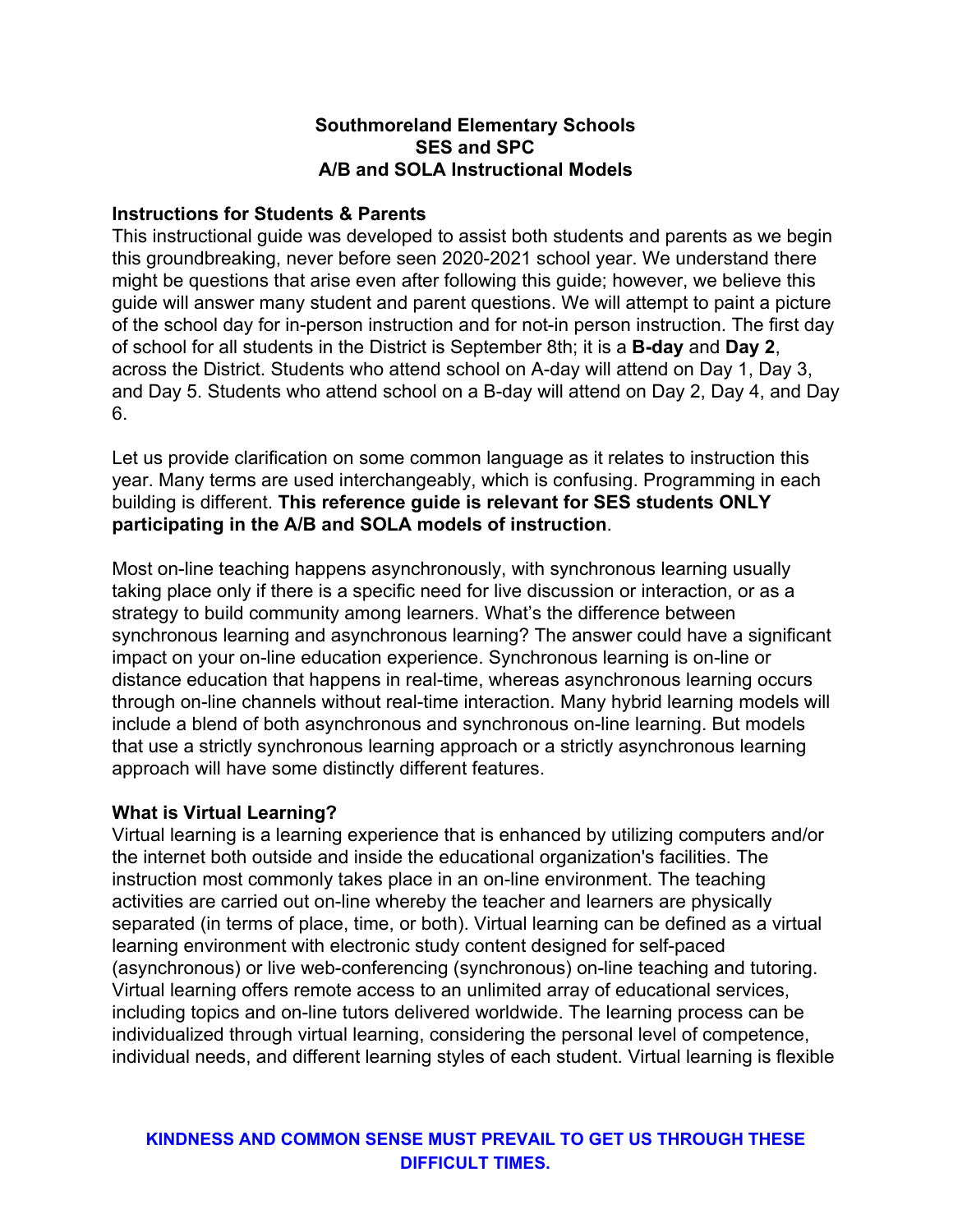through time, space, and location. Virtually learning can occur from the safe and secure comfort of your own home.

### **What is Synchronous Learning?**

Synchronous learning refers to all learning types in which learner(s) and instructor(s) are in the same place, at the same time, for learning to take place. Synchronous learning includes in-person classes, live on-line meetings when the whole class or smaller groups get together. In synchronous learning, students usually go through the learning path together, accompanied by their instructor, who can provide support while students are completing tasks and activities.

Synchronous learning is the kind of learning that happens in real-time. Synchronous learning means that you, your classmates, and your instructor interact in a specific virtual place, through a specific on-line medium, at a specific time. Methods of synchronous on-line learning include video conferencing, teleconferencing, live chatting, and live-streaming lectures.

### **What are the advantages of synchronous learning?**

### ➔ **Classroom Engagement**

Synchronous learning provides the learner active discussion, immediate feedback, and a personal familiarity that can only be achieved through real-time interaction. Real-time interaction is an incredibly important distinction if you're making the transition from the traditional classroom to an on-line setting. The personal contact you get through live video conferencing, lecture broadcasts, or messenger chatting can make it a lot easier to transition. You can essentially have all the personal engagement of a classroom without attending in-person.

## ➔ **Dynamic Learning**

This experience comes with more than just engagement, though. There's a case to be made that synchronous on-line learning is simply an excellent way to learn, that it allows for a more dynamic exploration of topics, ideas and concepts than is possible in a medium with a time lag. Videoconferencing, for instance, makes it possible to ask questions and receive answers mid-lesson, to discourse and debate with classmates at a brisk and exciting pace, to drive a conversation into unexpected new directions collectively. There is a speed and immediacy to synchronous on-line learning that, at its best, evokes the same level of accountability and engagement as classroom attendance. If you thrive at a swift pace, surrounded by competing and complementary ideas, this is as close as you'll come to the real thing.

## ➔ **Instructional Depth**

With synchronous on-line learning, you'll interact regularly and frequently with your teacher(s). It also provides a regular opportunity for face-to-face discussion, and individual guidance. If you're the type of student that does your best work with the help of available and supportive instruction, you're probably a synchronous learner.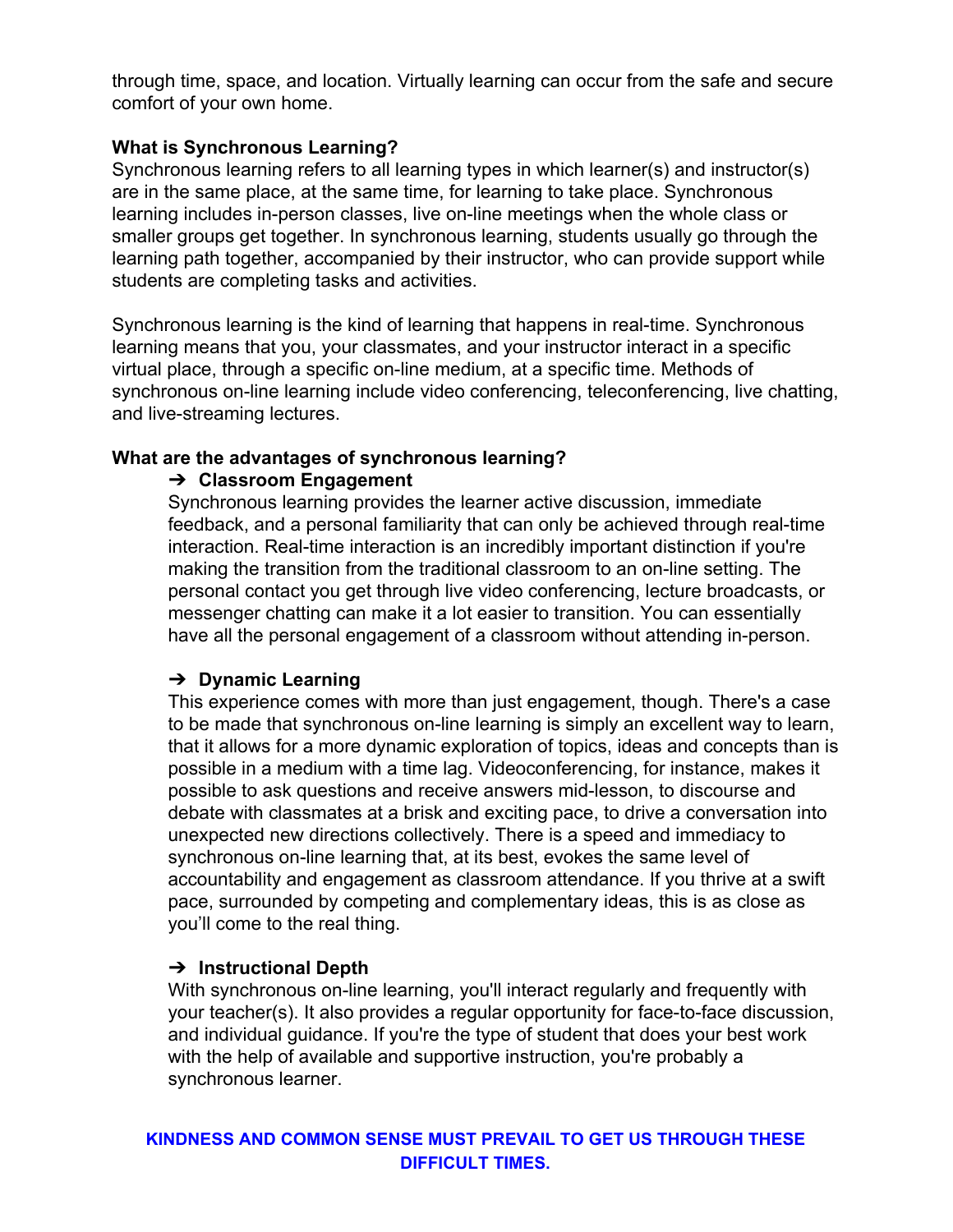#### **What are the disadvantages of synchronous learning?**

### ➔ **Rigid Schedule**

If you've chosen on-line learning because of your hectic and unpredictable technology issues, synchronous learning may present you with some challenges. The defining characteristic of this learning experience is its adherence to a set schedule. Lectures and class discussions will take place at established meeting times. You may have a hard time satisfying course requirements if your job as an X-box gamer keeps you up at strange hours, or your social media interactions render you fully occupied during the day time. If flexibility is the number one reason you've decided to go the on-line route, make sure you can manage your synchronous learning responsibility around your schedule.

## ➔ **Technical Difficulties**

The above concern is especially pressing if you're a person on the go. Suppose your parents require you to have supervision throughout the day when you are not attending for in-person instruction, this kind of mobility may force you to complete coursework in weird places like coffee shops with Grandma, the doctor's office with Uncle, and Aunt Myrtle's house. In that case, you're probably always carrying a laptop and always searching for a wireless signal. That search could be pretty stressful if you're desperately trying to log in for a lecture, videoconference, or heaven forbid an exam. As a synchronous learner, technical difficulties like spotty internet, crashing hard drives, and dying batteries can become anything from an inconvenience to a disaster. Instead of logging in and sitting for your exam, you're sweating profusely and yelling at your computer. Who has the time for that?

## **What is Asynchronous Learning?**

Asynchronous learning happens on your schedule. While your teacher(s) will provide materials for reading, lectures for viewing, assignments for completing, and exams for evaluation, you can access and satisfy these requirements within a flexible time frame. Methods of asynchronous on-line learning include self-guided lesson modules, streaming video content, virtual libraries, posted lecture notes, and exchanges across discussion boards or social media platforms.

Asynchronous learning is a student-centered teaching method widely used in on-line learning. Its basic premise is that learning can occur in different times and spaces particular to each learner. In asynchronous learning, teacher(s) usually set up a learning path, which students engage with at their own pace.

# **Why Do Many Instructors Teach Asynchronously?**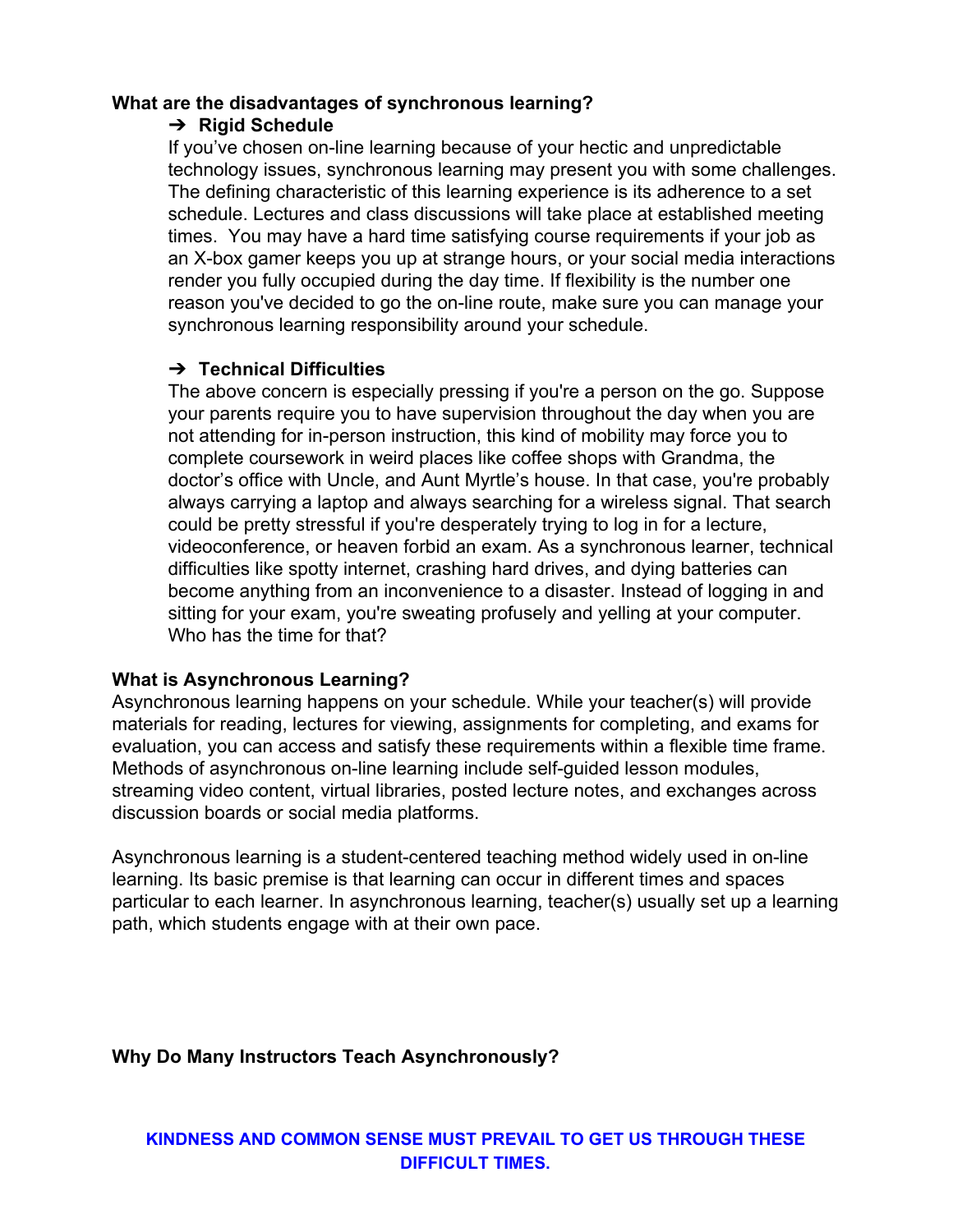Streaming video and connecting to on-line meetings uses significant amounts of data and requires fast internet connections to which not all students may have access. Even in cases when most students do have high-speed internet and can connect to meetings successfully, it only takes one glitch or two glitches in connectivity or audio/video troubles to affect the overall quality of the meeting.

Audio and video troubleshooting tend to take up a significant portion of on-line meetings, including preparing ahead of time, and in-meeting troubleshooting. It is not infrequent for microphones that worked well to stop working suddenly, webcams to go dark inexplicably, or for files to disappear from your desktop just when you needed to share them. With asynchronous learning, teacher(s) can take their time setting up the learning path before students have access.

Successful on-line meetings with large groups require a lot of stars to align. Having a good meeting means everyone logs in on time, has few or no tech issues, can control their individual learning spaces, makes sure the dog doesn't bark, or the baby brother doesn't cry. Some teacher(s) prefer not to deal with this if they know learning outcomes can be reached asynchronously just as well.

On-line collaboration and group work can very well be done asynchronously. Remember that hour-long meeting that could have easily been an email? The same thing goes for learning. While it is always good to have synchronous check-ins, office hours, and Q&As, most thinking and grappling with course content can be done asynchronously. Keep live meeting times short and use them to answer questions and run through difficult-to-write-down topics or issues.

Whether students are choosing to learn on-line, or there is a circumstance that makes on-line learning their only choice, hour-long lectures, or web meetings will quickly exhaust learners. If synchronous sessions must occur, they should be kept short and sweet and allow as much interaction between participants as is technologically possible.

#### **What are the advantages of asynchronous learning?**

## ➔ **Flexibility**

If you've got a demanding schedule or weird hours, you're probably an asynchronous learner. Your learning will typically revolve around materials that can be accessed on your own time (though often within a set time frame like a day or two). Materials might include text-based lecture notes, self-guided interactive learning modules, or pre-recorded lectures and podcasts. Suppose you need to complete a module on the car ride to Walmart or listen to a lecture on headphones while your dog naps or you work the graveyard shift for X-box gaming or sleep until the middle of the afternoon. In that case, you do your best reading while reruns blather in the background, then asynchronous learning is for you. Asynchronous learning gives you the materials. It's up to you to complete them at your convenience.

# ➔ **Pacing**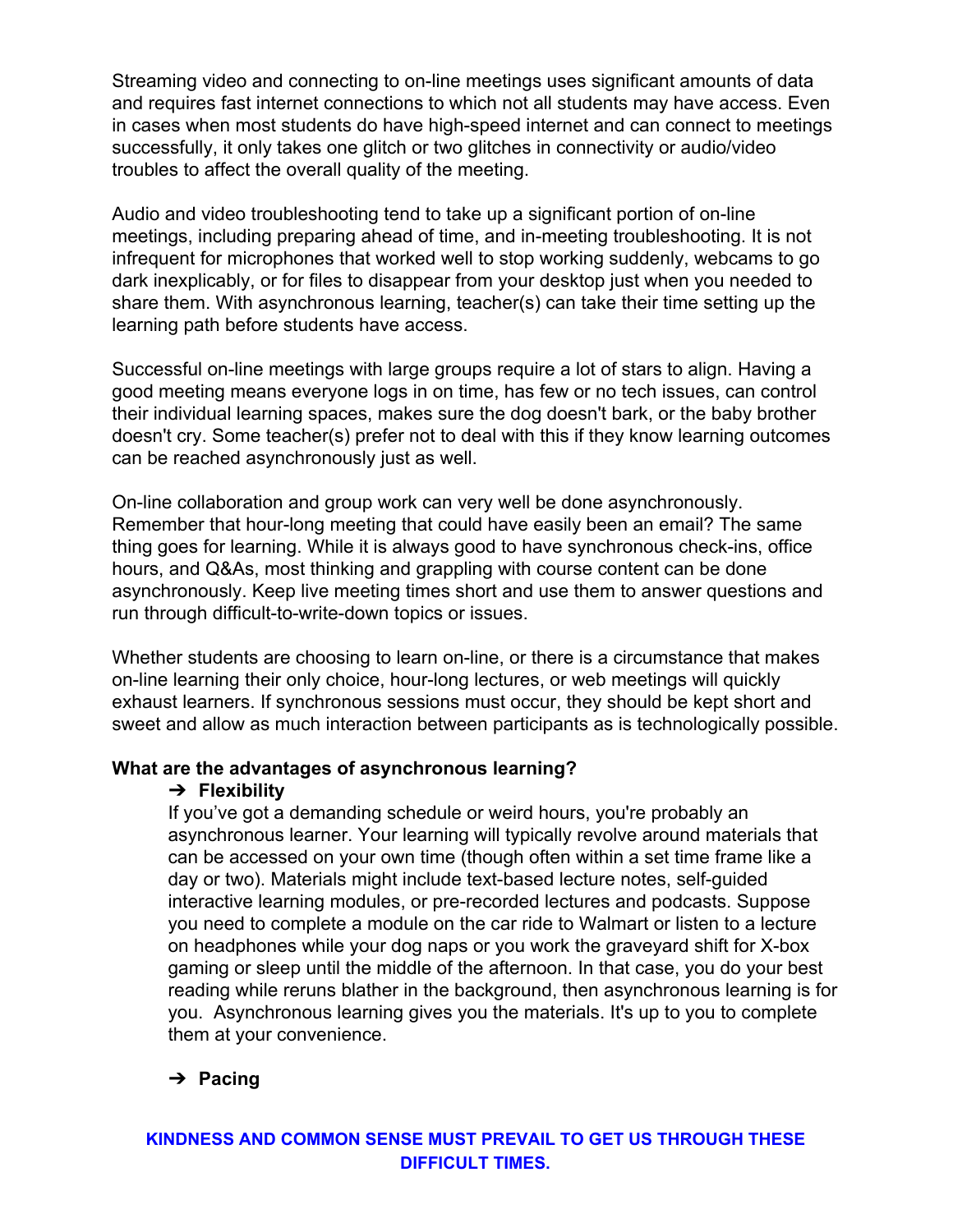One of the most empowering features of asynchronous learning is the fact that your experience is typically self-guided. Read at your pace. View on your time. Complete work based on your availability.. If you're a quick learner, you can choose to power through materials and units that come easily to you. If it takes you a bit more time to absorb new information and knowledge, this path also gives you the chance to review information, take notes, and practice retention without concern over the speed of a lecture or your classmates' pace. Shape your learning experience based on your needs as opposed to the tempo of the classroom.

#### **What are the disadvantages of asynchronous learning?**

### ➔ **Isolation**

If you like the personal touch and do your best thinking when you feel like people are listening, asynchronous learning can be a lonely experience. Social media and email can't deliver the same kind of intellectual energy as real-time interaction. This atmosphere is also a less collaborative one. The opportunities to interface with, debate, and network with classmates are scarcer. In many ways, asynchronous learning is best for you if you plan to get in, get some skills, and get out. (There's nothing wrong with that plan, by the way.) If you're looking for the kind of enrichment that comes from discussion, feedback, and just a little bit of social interaction, you might be disappointed by your asynchronous learning experience.

## ➔ **Risk of Apathy**

While working in a self-guided environment sounds great and empowering, it is important to be honest with yourself. Are you indeed the kind of learner with the drive, not just to pace yourself and commit to a set of personal goals, but to remain passionate and enthusiastic about the subject matter without the support and evaluation of an instructor? The reality is that some learners benefit best from access to clearly stated expectations, immediate feedback, and, to an extent, a watchful eye. If you're this type of learner, the free-form nature of asynchronous learning could be demotivating. Beware of complacency.

## **YOU SAID WHAT?**

➔ **The SOLA programs at SES and SPC are examples of a fully virtual program.** Students will not attend school for in-person instruction. Instruction is fully on-line and predominantly asynchronous. Teachers will have posted office hours each day. Students can contact their teacher via email during their assigned class time listed on their school schedule. Teachers may or may not choose to provide short synchronous lessons during the scheduled class time. Teachers may provide content and lessons through various instructional methods that may include: Zoom live teacher conducted lessons, Google classroom, educational videos, etc. Teachers are **ONLY** available throughout the school day during their scheduled office hours if students or parents seek clarification of content or need questions answered.

A teacher's email address is lastnamefirstinitial@southmoreland.net.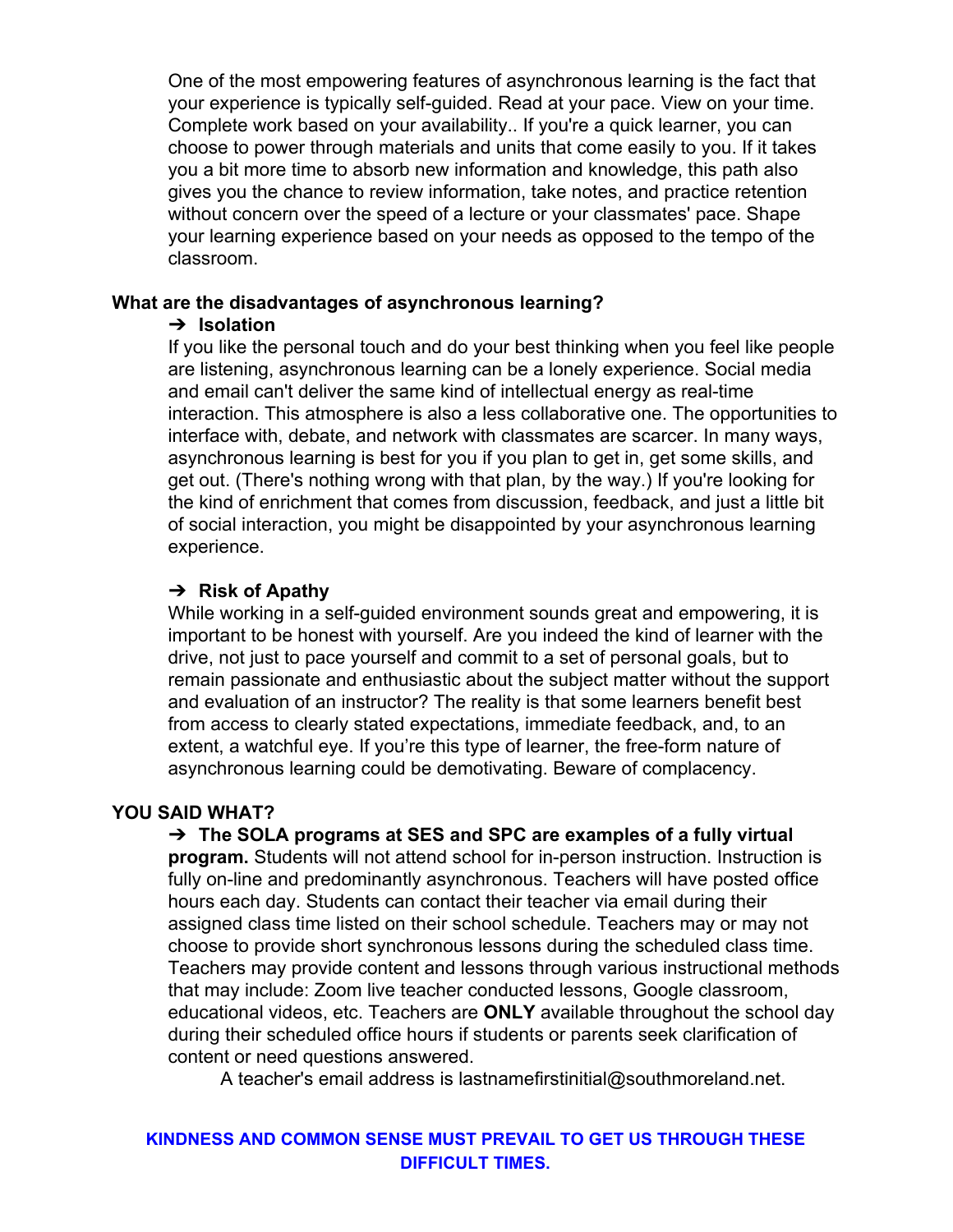Example: John Smith smithj@southmoreland.net.

➔ **The A/B model at SES/SPC is an example of a partially virtual learning program.** Students have assigned days to attend school for in-person instruction and assigned days when they do not attend school for in-person instruction. Students will alternate days for in-person instruction.

#### **What does my school day look like?**

**What does instruction look like prior to March 13, 2020, and COVID-19?**

First (1) day of instruction, the teacher introduces a novel and assigns students the first chapter of the novel to read and the *Elements of a Story Chart,* asking students to identify plot, setting, characters, theme, and point of view. The *Elements of a Story Chart* will be due at the beginning of the class period on the second (2) day of instruction.

Second (2) day of instruction, students review answers to the *Elements of a Story Chart*. The teacher assigns students the second chapter to read and *Elements of a Story Chart*, asking students to identify plot, setting, characters, theme, and point of view. This assignment will be due at the beginning of the class period on the third (3) day of instruction.

Third (3) day of instruction, students review answers to the *Elements of a Story Chart.* The teacher assigns a *Culminating Activity* that will be due at the end of the class period on the fifth (5) day of instruction.

Fourth (4) day of instruction, students continue working on the *Culminating Activity* that will be due at the end of the class period on the fifth (5) day of instruction.

Fifth (5) day of instruction, students continue working on the *Culminating Activity* that will be due at the end of the class period on the fifth (5) day of instruction.

#### **September 8th is the first day of school and is a B-day.**

➔ **What does instruction look like if I am a B-day student on the first day?** First (1) day of instruction is a B-day (**B-day students attend school for in-person instruction**). The teacher introduces a novel and has an assignment posted in Google classroom to read the first chapter of the novel to complete the *Elements of a Story Chart* that will be due by the end of the day at 11:59 PM on the second (2) day of instruction.

Second (2) day of instruction is an A-day (**B-day students do not attend for in-person instruction**). Students submit the *Elements of a Story Chart* to the teacher via Google classroom by the end of the day at 11:59 PM. The teacher has an assignment posted in Google classroom to read the second chapter of the novel to complete the *Elements of a Story Chart*, asking students to identify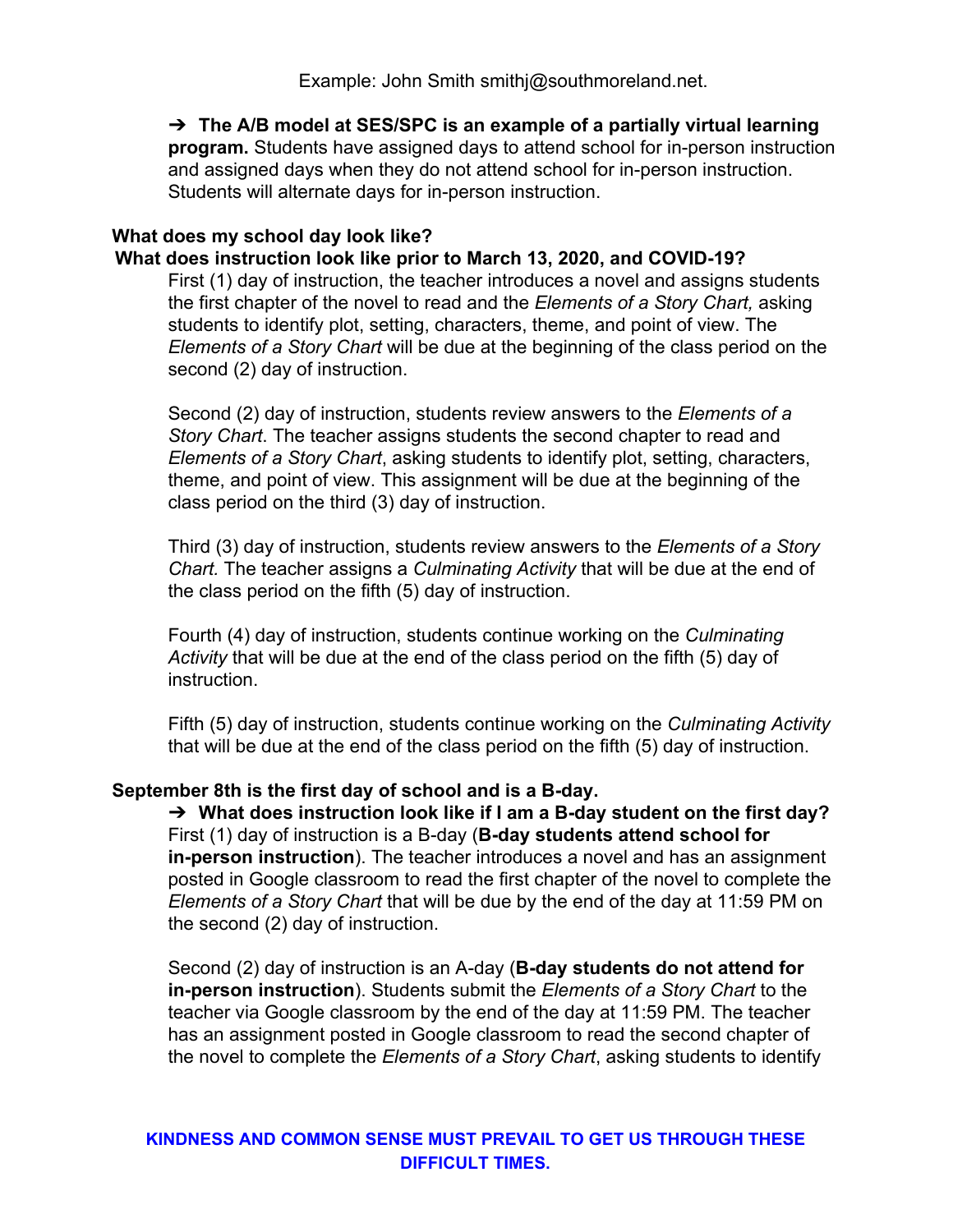plot, setting, characters, theme, and point of view. This assignment will be due by the end of the class period on the third (3) day of instruction.

Third (3) day of instruction is a B-day (**B-day students attend for in-person instruction**). Students complete the *Elements of a Story Chart* during class and reviews with the teacher. The teacher has an assignment posted in Google classroom of a *Culminating Activity* that will be due by the end of the class period on the fifth (5) day of instruction.

The fourth (4) day of instruction is an A-day (**B-day students do not attend for in-person instruction**). Students continue working on the *Culminating Activity* that will be due by the end of the class period on the fifth (5) day of instruction.

The fifth (5) day of instruction is a B-day (**B-day students attend for in-person instruction**). Students continue working on the *Culminating Activity* and submit to the teacher by the end of the class period on the fifth (5) day of instruction.

#### **September 8th is the first day of school and is a B-day.**

➔ **What does instruction look like if I am an A-day student on the first day?**

First (1) day of instruction is a B-day (**A-day students do not attend school for in-person instruction**). The teacher introduces a novel and has an assignment posted in Google classroom to read the first chapter of the novel to complete the *Elements of a Story Chart* that asks students to identify plot, setting, characters, theme, and point of view. This assignment will be due by the end of the class period on the second (2) day of instruction.

Second (2) day of instruction is an A-day (**A-day students attend for in-person instruction**). Students complete the *Elements of a Story Chart* during class and review answers with the teacher. The teacher posts an assignment in the Google classroom to read the second chapter of the novel in preparation for an *Elements of a Story Chart*, asking students to identify plot, setting, characters, theme, and point of view. The assignment will be due at the end of the class period on the third (3)day of instruction.

Third (3) day of instruction is a B-day (**A-day students do not attend for in-person instruction**). Students complete the *Elements of a Story Chart* and submit to Google classroom by the end of the day at 11:59 PM. The teacher has an assignment posted in Google classroom of a *Culminating Activity* that will be due by the end of the class period on the fifth (5) day of instruction.

The fourth (4) day of instruction is an A-day (**A-day students attend for in-person instruction**). Students continue working on the *Culminating Activity* that will be due at the end of the class period on the fifth (5) day of instruction.